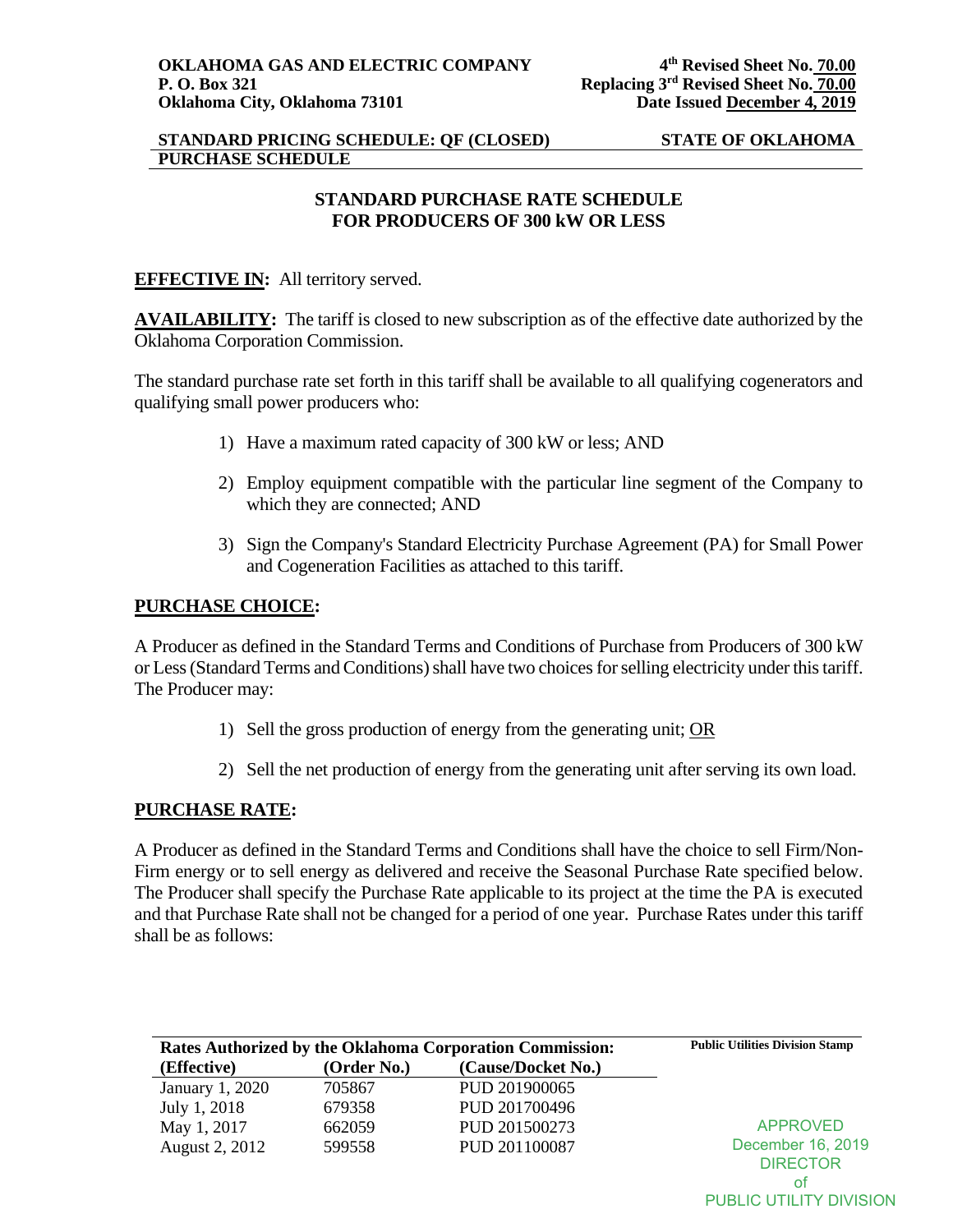#### **STANDARD PRICING SCHEDULE: QF (CLOSED) STATE OF OKLAHOMA PURCHASE SCHEDULE**

of PUBLIC UTILITY DIVISION

1) Firm/Non-Firm Purchase Rate:

A Producer electing this Purchase Rate shall be paid as follows:

- a. Firm Energy @ 14.70 $\varphi$  per kWh during the time period of 2:00 p.m. until 7:00 p.m. local time except Saturdays, Sundays, Independence Day (as observed) and Labor Day. On-Peak hours apply during the four OG&E Revenue Months of June through September. Firm Energy shall have the meaning given in the PA. Failure to provide Firm Energy as specified in the PA shall result in a legal obligation of the Producer to reimburse the Company for the difference, if any, between the rate for Firm Energy and the rate for Non-Firm Energy.
- b. Non-Firm Energy: All other time periods @ 4.60¢ per kWh.
- 2) Seasonal Purchase Rate:

A Producer electing this Purchase Rate shall be paid as follows:

**Summer Season:** The four months of June through September of any year.

All kWh per month: 6.90¢ per kWh.

**Winter Season:** The eight months of October of any year through May of the succeeding year.

All kWh per month: 4.20¢ per kWh.

**TERM:** This tariff shall be terminated upon the issuance of a final order in OG&E's next general rate case; at such time all customers taking service under this tariff shall be automatically moved to the replacement on-going QF schedule.

### **TERMS AND CONDITIONS:**

The Terms and Conditions associated with this tariff are set forth in the Standard Terms and Conditions adopted by the Commission in its Order No. 326195 issued in Cause No. 27208 and the Company's Terms and Conditions as the same may be from time-to-time amended and which are incorporated herein by reference.

**DESIGN, OPERATION AND MAINTENANCE DATA:** In addition to the requirements of the Standard Terms and Conditions, the Producer shall maintain (1) a diary of the facility including installation date, date and nature of any changes, non-routine maintenance and repair, and the date

| Rates Authorized by the Oklahoma Corporation Commission: | <b>Public Utilities Division Stamp</b> |                    |                                      |
|----------------------------------------------------------|----------------------------------------|--------------------|--------------------------------------|
| (Effective)                                              | (Order No.)                            | (Cause/Docket No.) |                                      |
| January 1, 2020                                          | 705867                                 | PUD 201900065      |                                      |
| July 1, 2018                                             | 679358                                 | PUD 201700496      |                                      |
| May 1, 2017                                              | 662059                                 | PUD 201500273      | <b>APPROVED</b>                      |
| August 2, 2012                                           | 599558                                 | PUD 201100087      | December 16, 2019<br><b>DIRECTOR</b> |